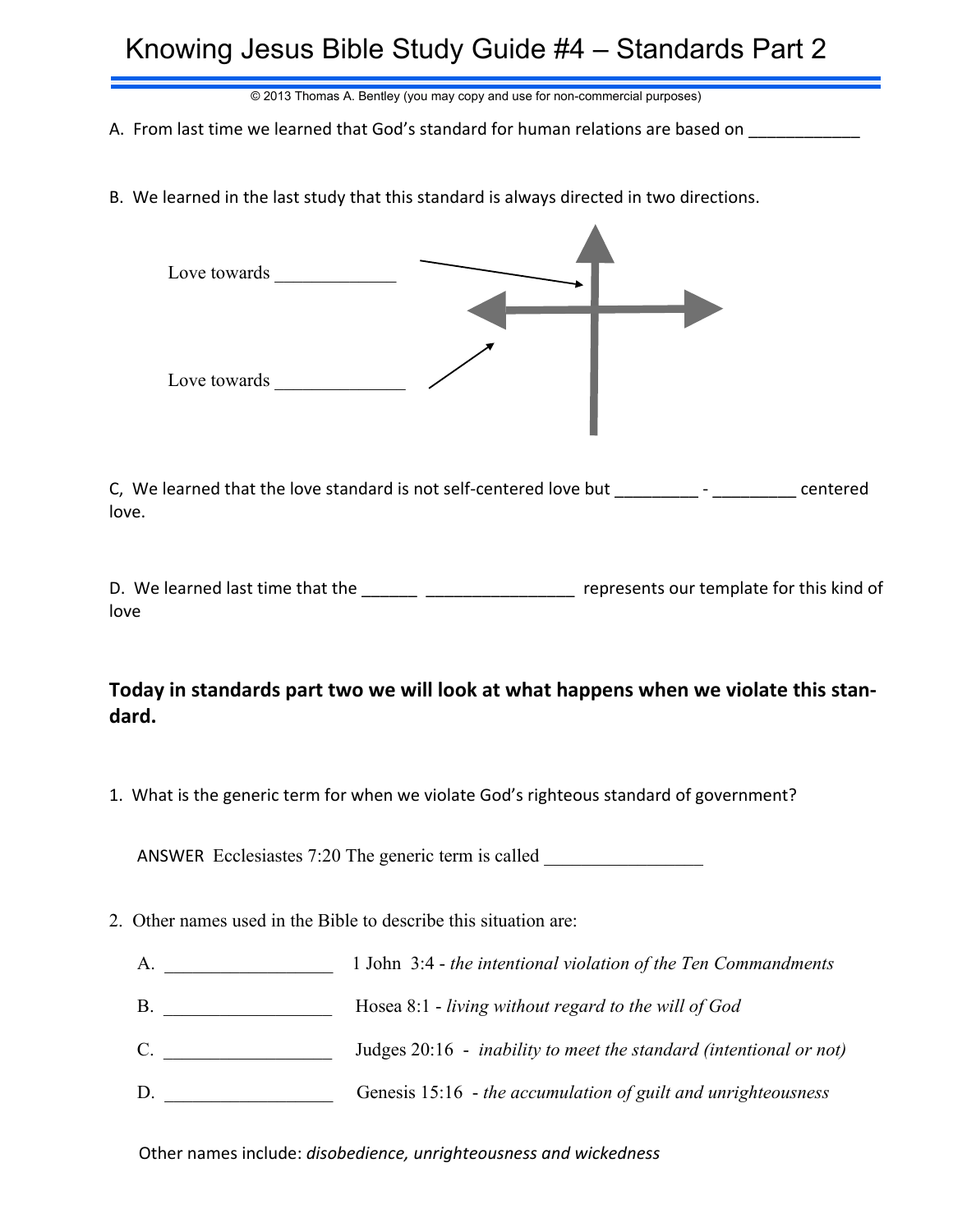3. Who was the first to commit an act of sin?

Answer: 1 John 3:8 - \_\_\_\_\_\_\_\_ \_\_\_\_\_\_\_\_\_\_\_\_\_\_\_\_

*This name is related to name Satan. They mean "accuser," "slanderer," or "adversary." other names include the dragon, the serpent, the shining one, (Lucifer)*

4. What was his first great sin?

Answer: Isaiah 14:12-14 He wanted to replace \_\_\_\_\_\_\_\_\_\_ with himself.

5. How did Earth become infected with sin?

Answer: Romans 5:12 brought sin into the world.



6. With whom do we align ourselves when we sin?

Answer: 1 John 3:10 We choose sides with the \_\_\_\_\_\_\_\_\_\_\_\_\_\_\_.

7. What is the result of sin on humanity.

Answer: Isaiah 59:1-2 Sin separates us from \_\_\_\_\_\_\_\_\_\_\_\_\_\_\_

| <b>MAN</b> | ę,<br>⇔ |  | <b>GOD</b> |
|------------|---------|--|------------|
|            |         |  |            |

8. What is the ultimate result of sin?

Answer: Genesis 2:15-17 Sin results in \_\_\_\_\_\_\_\_\_\_\_\_\_\_\_\_\_\_. See also Romans 6:23, Ezekiel 18:4